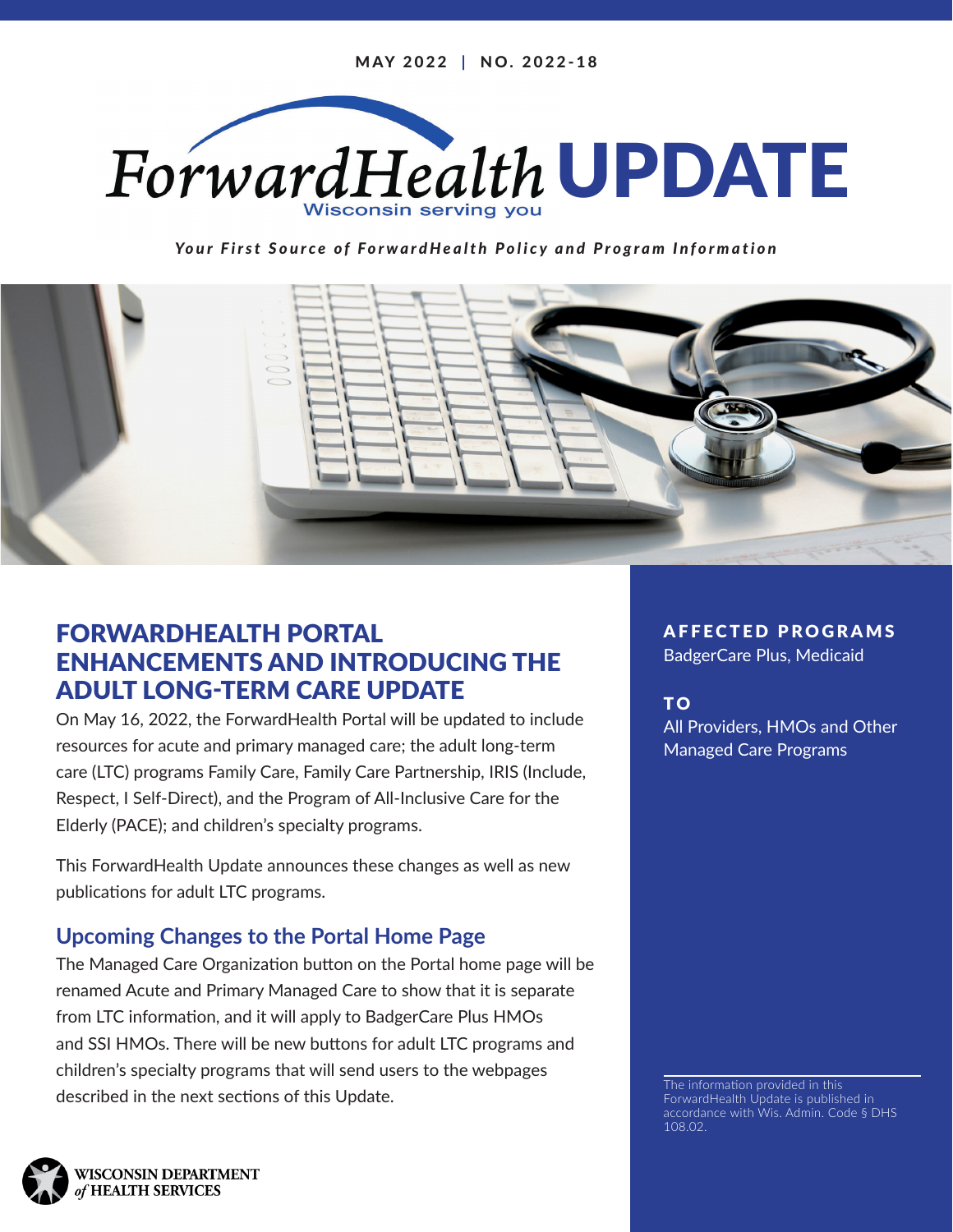There will also be two new menus on the home page. They will be called Adult Long-Term Care Programs and Children's Specialty Programs. These menus will contain direct links to individual program pages.

#### **Upcoming Revised Portal Page for Acute and Primary Managed Care**

The Acute and Primary Managed Care button will take users to a revised page with information for:

- BadgerCare Plus HMOs.
- SSI HMO<sub>s</sub>.

Specific sections will be available for:

- HMO administrators.
- HMO providers.
- HMO members

Note: The URL for this page will change when it is revised. Any personal browser bookmark or favorite for this page will need to be updated after the page is revised on May 16, 2022.

#### **Upcoming New Portal Pages for Adult Long-Term Care and Children's Specialty Programs**

The Adult Long-Term Care Program button will take users to a new page with information for providers and stakeholders of these programs:

- Family Care
- Family Care Partnership
- IRIS
- **PACE**

The Children's Specialty Programs button will take users to a new page with information for providers and stakeholders of these programs:

- Birth to 3 Program
- Children's Long-Term Support Program
- Katie Beckett Medicaid
- Children's Specialty Managed Care Plans, which include:
	- Care4Kids
	- WrapAround Milwaukee
	- Children Come First

### **Portal Training Videos**

There are five new training videos that walk through the upcoming changes to the Portal home page and the revised and new Portal pages in detail. Module



**Acute and Primary Managed Care** 



**Adult Long-Term Care Programs** 



**Children's Specialty Programs** 

The information provided in this ForwardHealth Update is published in accordance with Wis. Admin. Code § DHS

108.02.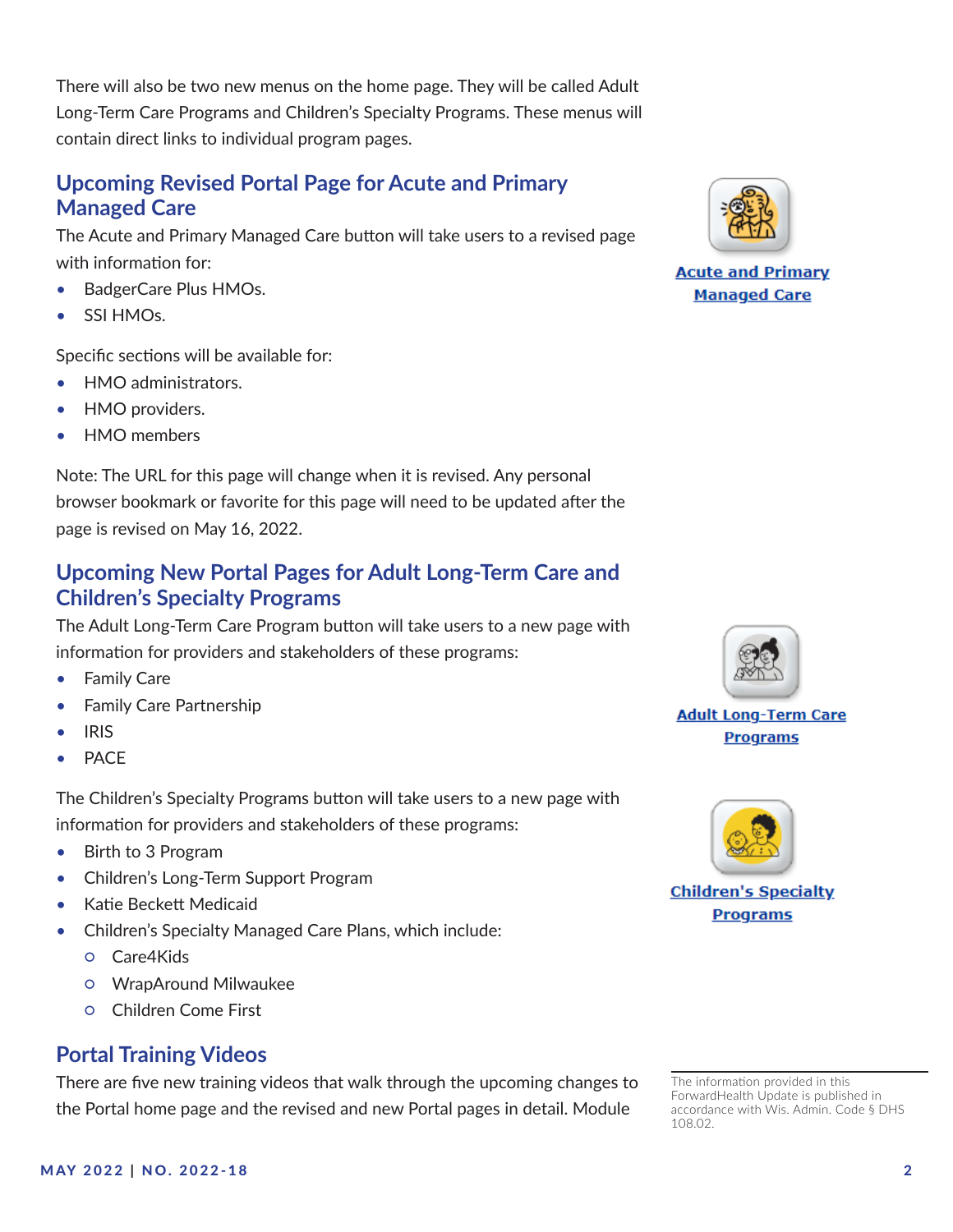1 is an overview of the Portal changes, and the other four modules are about Portal pages for specific programs.

The training videos are linked below:

- [Module 1: Introduction to New Areas on the ForwardHealth Portal](https://www.forwardhealth.wi.gov/WIPortalSC/StaticContent/Provider/Training/public_portal_trainings/video_1.html) (7 minutes, 58 seconds)
- [Module 2: Acute and Primary Managed Care Public Portal](https://www.forwardhealth.wi.gov/WIPortalSC/StaticContent/Provider/Training/public_portal_trainings/video_2.html) (8 minutes, 32 seconds)
- Module 3: Adult Long-Term Care Programs: Family Care, Family Care [Partnership, PACE Public Portal](https://www.forwardhealth.wi.gov/WIPortalSC/StaticContent/Provider/Training/public_portal_trainings/video_3.html) (11 minutes, 43 seconds)
- [Module 4: Adult Long-Term Care Programs: IRIS Public Portal](https://www.forwardhealth.wi.gov/WIPortalSC/StaticContent/Provider/Training/public_portal_trainings/video_4.html) (12 minutes, 19 seconds)
- [Module 5: Children's Specialty Programs Public Portal](https://www.forwardhealth.wi.gov/WIPortalSC/StaticContent/Provider/Training/public_portal_trainings/video_5.html) (12 minutes, 10 seconds)

The training videos are also available on the [Trainings](https://www.forwardhealth.wi.gov/WIPortal/content/provider/training/TrainingHome.htm.spage) page of the Portal.

#### **New Adult Long-Term Care Update**

The Wisconsin Department of Health Services (DHS) has created a new type of publication called an **Adult Long-Term Care Update** and published the first issue, [2022-01](https://www.forwardhealth.wi.gov/kw/pdf/2022-01_01.pdf), titled "Introducing the Adult Long-Term Care Update and ForwardHealth Portal Enhancements." DHS created the Adult Long-Term Care Update to share important information that affects service providers and other stakeholders for Wisconsin Medicaid's adult LTC programs.

Note: Adult Long-Term Care Updates are only for adult LTC programs. They are separate from ForwardHealth Updates and do not replace information in ForwardHealth Updates. Providers of health care services to members as part of an adult LTC program are responsible for following policy detailed in ForwardHealth Updates and Adult Long-Term Care Updates.

Adult LTC providers include people who work under the adult LTC programs Family Care, Family Care Partnership, IRIS, and PACE. Other stakeholders include managed care organizations, fiscal employer agents, IRIS consultant agencies, participants, and members of adult LTC programs. Adult Long-Term Care Update 2022-01 is for all providers and stakeholders. Future Adult Long-Term Care Updates may target specific audiences based on topic and content.

The purpose of Adult Long-Term Care Updates is to inform providers and other stakeholders about changes in policy, waiver updates, and other program information, including new DHS initiatives and new requirements from the federal Centers for Medicare & Medicaid Services and/or the Wisconsin state



The information provided in this ForwardHealth Update is published in accordance with Wis. Admin. Code § DHS 108.02.